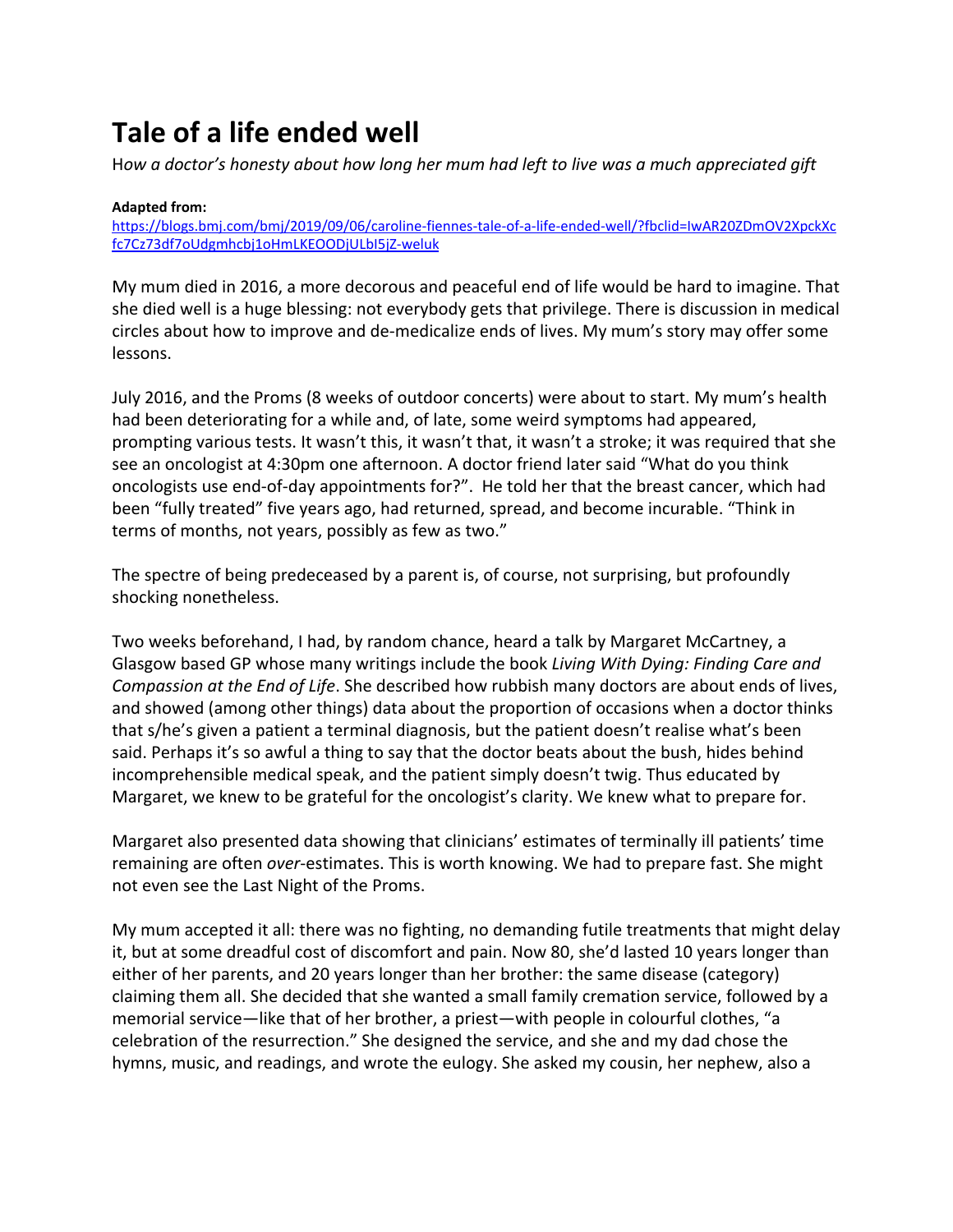priest, to do the sermon. An English teacher, she wrote lists for us of literature and music "we have loved."

The day after the diagnosis, I read Margaret's book in its entirety, and re-read Harvard doctor Atul Gawande's book *Being Mortal: Illness, Medicine and What Matters in the End*. Clearly, our task now was to help somebody to die well, about which I knew precisely nothing, so I better 'RTFM'. Margaret's book talks about how, if a person collapses, paramedics may be obliged to perform CPR, which succeeds pretty often in TV dramas, but in older people is just a violent way to break their ribs. So both my parents got "do not resuscitate" notes and carried them everywhere.

Mum stayed at home throughout, supported by my dad. Their GP activated palliative care services, which came weekly, with support and advice and equipment (because of her now-tanking mobility). The visiting nurse came a few times and produced some other kit. The GP came, and was in touch throughout.

A zillion friends and family visited. Despite being asleep a lot, she (and my dad) were having three or four visitors a day: "socialising like undergraduates." A cousin missed his slot due to traffic and had to wait a week for another one. She mainly held court in the living room, which looked like a florists', and people too distant to visit wrote reminding her of happy times they'd had together. Notice that none of this would have happened if the oncologist hadn't been clear that she was dying.

My dad did a ton of care, which was increasingly intensive as she deteriorated. By week four, she couldn't walk from one end of the room to the other. "Fading away," she said. Friends brought food—useful food, like meals, not just biscuits—and sourced things like a ramp to get her wheelchair down the single step to the downstairs loo.

There was no pain. There were loads of drugs (all oral) and lots of sleeping and waking at odd hours, but no pain. What there was, however, was lots of love.

She shrank. Cancer eats you alive. In week three she gave me her wedding ring, after it fell off one day—unprecedented in nearly 50 years of marriage.

My husband and I had a holiday booked for what became weeks four and five: thankfully only in Italy and tolerably near airports in case we needed to return. She tanked during that fortnight: dad said that "this can't go on," meaning that the gradient on her graph was so steep and she was already so near the x-axis. She was ready: she told dad during week five that she wanted "to go to sleep and not wake up"; one evening she bade him farewell only to seem surprised to wake up the next morning. (She'd said goodbye to me on my week three visit, the day before we left for Italy.)

We were scheduled to return from holiday on the Friday of week five. My brother's birthday was the coming Monday, and we'd arranged to both go there then for a family birthday lunch.